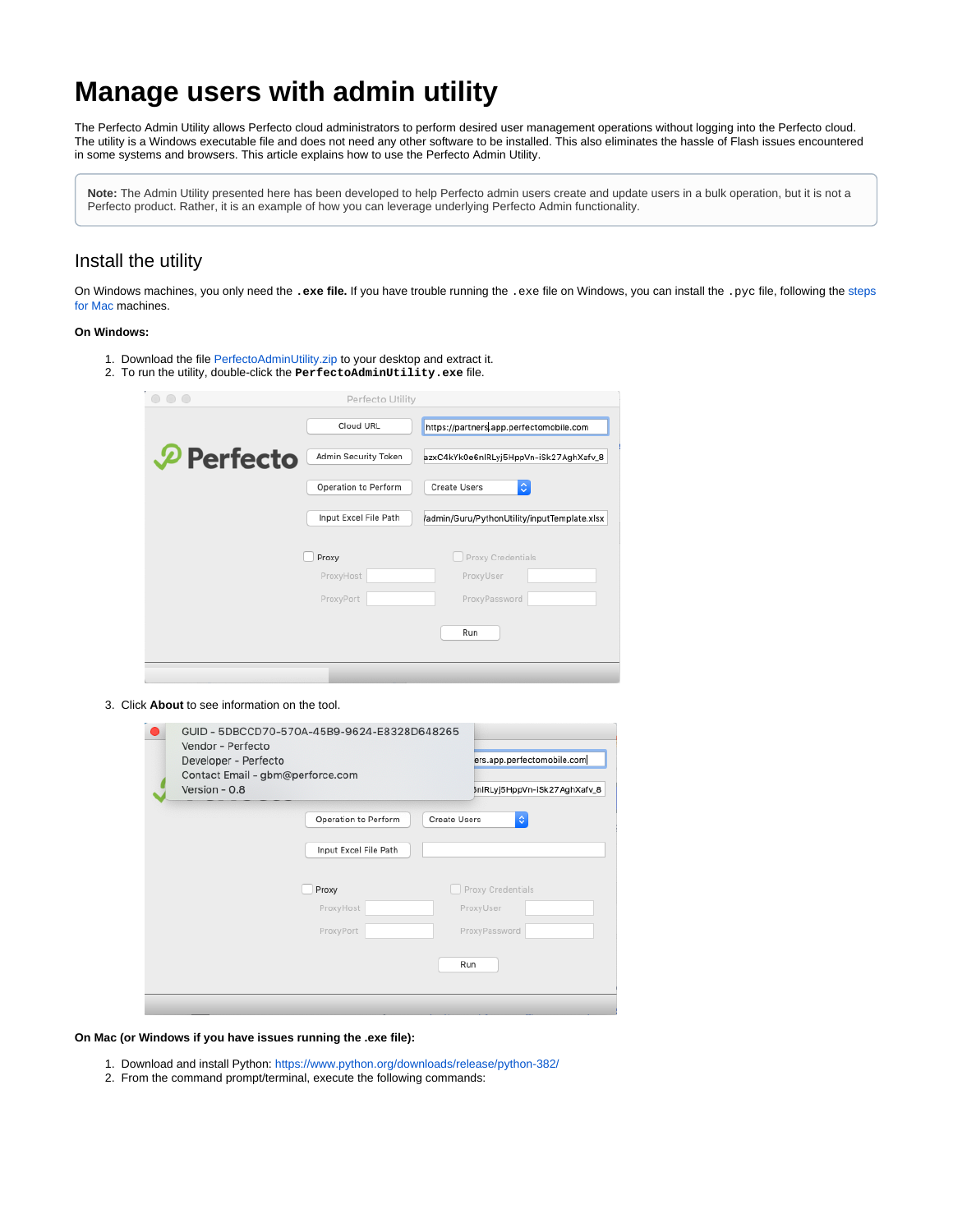```
Pip3 install pandas
Pip3 install bs4
Pip3 install PyQt5
Pip3 install requests
pip3 install logging
pip3 install jproperties
```
- 3. Download [PerfectoAdminUtilityPyc.zip](https://developers.perfectomobile.com/download/attachments/61785277/PerfectoAdminUtilityPyc.zip?version=3&modificationDate=1631210496871&api=v2) and extract it to a folder.
- 4. Open the command prompt/terminal and navigate to the extracted folder.

To open the utility window, execute the following command:

python3 PerfectoAdminUtility.pyc

# **Proxy Setup:**

If you are behind the proxy provide proxy details. Refer [Identifying Proxy Host and Proxy Port](https://developers.perfectomobile.com/display/TT/Identifying+Proxy+Host+and+Proxy+Port) and [Identifying Proxy Host and Proxy Port through netstat](https://developers.perfectomobile.com/display/TT/Identify+proxy+host+and+proxy+port+through+netstat) for more details.

## Create an input/source file

Use the [input-template.xlsx](https://developers.perfectomobile.com/download/attachments/61785277/input-template.xlsx?version=1&modificationDate=1622724240763&api=v2) file to create input data. All fields are mandatory. Make sure to:

- Not edit anything on sheet **Temp(DO NOT EDIT)**.
- Not change any sheet names.
- Copy the actual values for Roles and DeviceGroups from the cloud.
- Verify that Roles and DeviceGroups are a list of strings.
- An empty array is given when Roles and DeviceGroups are empty (for example by including [] in the cells).

After any operation, a text file called **AdminCreds.properties** is created and saved in the location of the executable file. This file includes cloud URL, security token and proxy details and is used to retrieve this information automatically when you open the executable file next time. In case if you do not have the permission to create the files in the current folder this file will not be created and user has to provide the details every time on opening the utility.

**info.log** file will have the error details if you encountered any exception during the operation.

# Perform operations

Now that you are all set up, you can use the Perfecto Admin Utility to create and delete users, update users, export a list of devices, and export a list of users.

#### **Create users**

1. Provide the cloud URL and admin security token in the respective fields, as shown in the following image.

| $\bigcap$              | Perfecto Utility      |                                              |
|------------------------|-----------------------|----------------------------------------------|
|                        | Cloud URL             | https://partners.app.perfectomobile.com      |
| $\mathcal{P}$ Perfecto | Admin Security Token  | azxC4kYk0e6nlRLyj5HppVn-iSk27AghXafv_8       |
|                        | Operation to Perform  | $\Diamond$<br><b>Create Users</b>            |
|                        | Input Excel File Path | /admin/Guru/PythonUtility/inputTemplate.xlsx |
|                        | Proxy                 | Proxy Credentials                            |
|                        | ProxyHost             | ProxyUser                                    |
|                        | ProxyPort             | ProxyPassword                                |
|                        |                       | Run                                          |
|                        |                       |                                              |

- 2. From the **Operation to Perform** list, select **Create Users**.
- 3. Click **Input Excel File Path** and select the Excel file you created.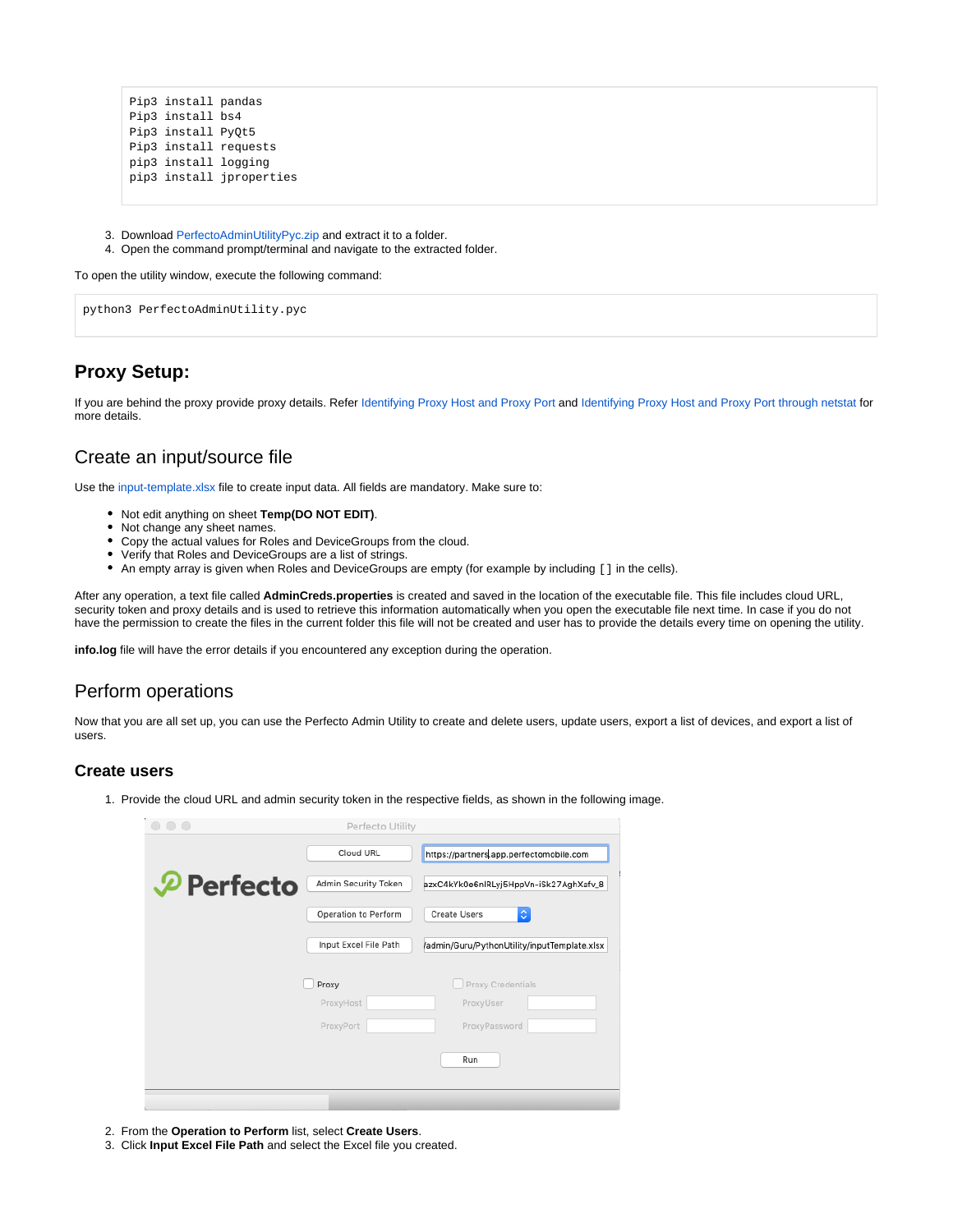4. Click **Run**.

When the operation is complete, a success message appears.

| $\bullet$ |                                                                                        |
|-----------|----------------------------------------------------------------------------------------|
|           | <b>Operation Successful. Please refer Create</b><br>User Log.xlsx file for the details |
|           | OK                                                                                     |

**5.** Check the log file Create User Log.xlsx, created in the same folder as the .exe file.

#### **Delete users**

1. Provide the cloud URL and admin security token in the respective fields.

|                       | Perfecto Utility      |                                              |
|-----------------------|-----------------------|----------------------------------------------|
|                       | Cloud URL             | https://partners.app.perfectomobile.com      |
| $\mathcal P$ Perfecto | Admin Security Token  | azxC4kYk0e6nlRLyj5HppVn-iSk27AghXafv_8       |
|                       | Operation to Perform  | ¢<br>Delete Users                            |
|                       | Input Excel File Path | /admin/Guru/PythonUtility/inputTemplate.xlsx |
|                       | Proxy                 | Proxy Credentials                            |
|                       | ProxyHost             | ProxyUser                                    |
|                       | ProxyPort             | ProxyPassword                                |
|                       |                       | Run                                          |
|                       |                       |                                              |
|                       |                       |                                              |

- 2. From the **Operation to Perform** list, select **Delete Users**.
- 3. Click **Input Excel File Path** and select the Excel file you created.
- 4. Click **Run**.

| <b>UIIUN INUITI.</b><br>When the operation is complete, a success message appears. |                                                                                        |  |  |
|------------------------------------------------------------------------------------|----------------------------------------------------------------------------------------|--|--|
|                                                                                    |                                                                                        |  |  |
|                                                                                    | <b>Operation Successful. Please refer Delete</b><br>User Log.xlsx file for the details |  |  |
|                                                                                    | OK                                                                                     |  |  |

**5.** Check the log file Delete User Log.xlsx, created in the same folder as the .exe file.

#### **Update users**

1. Provide the cloud URL and admin security token in the respective fields.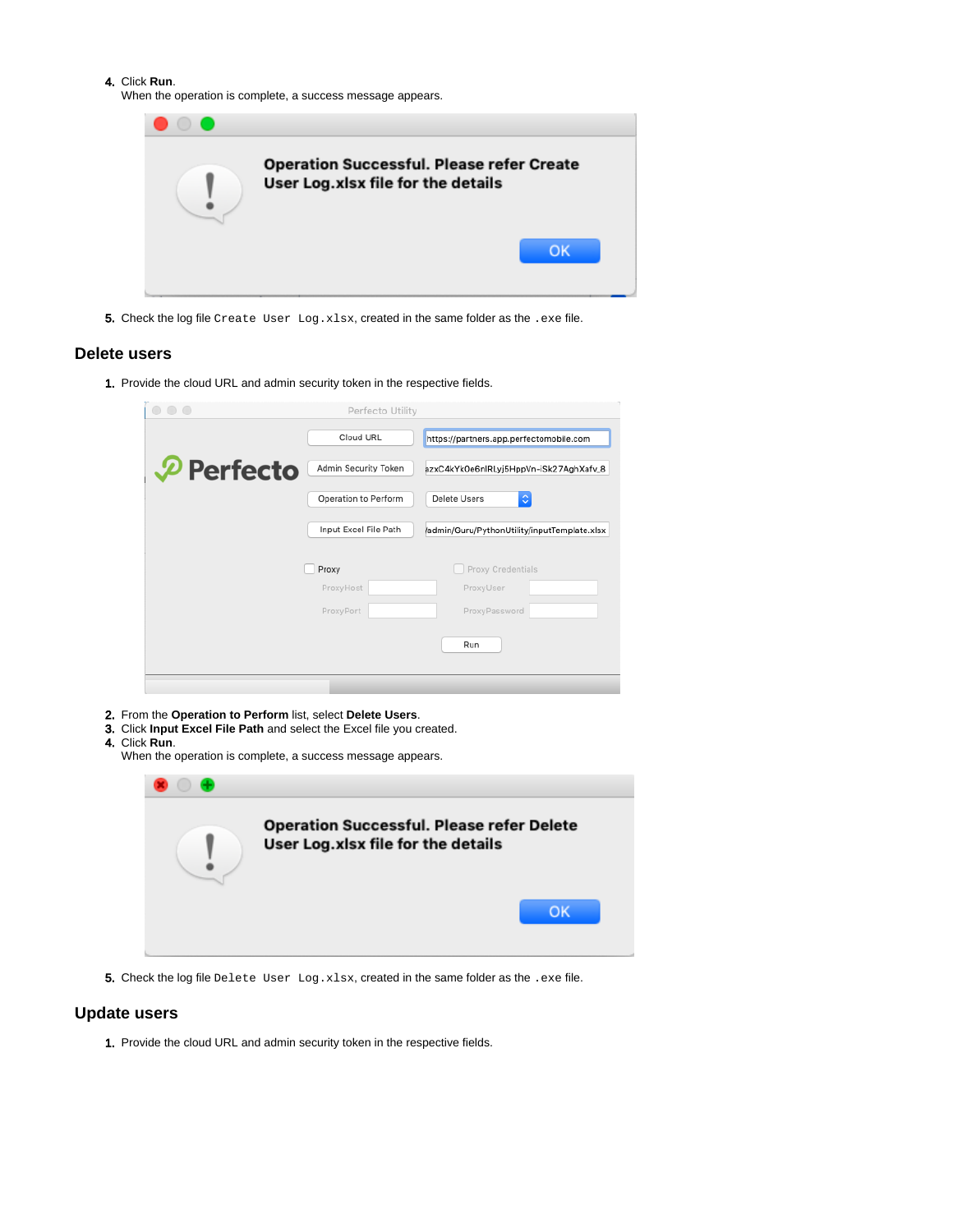| $\bigcap$             | Perfecto Utility      |                                              |
|-----------------------|-----------------------|----------------------------------------------|
|                       | Cloud URL             | https://partners.app.perfectomobile.com      |
| $\mathcal P$ Perfecto | Admin Security Token  | azxC4kYk0e6nlRLyj5HppVn-iSk27AghXafv_8       |
|                       | Operation to Perform  | ≎<br><b>Update Users</b>                     |
|                       | Input Excel File Path | /admin/Guru/PythonUtility/inputTemplate.xlsx |
|                       | Proxy                 | Proxy Credentials                            |
|                       | ProxyHost             | ProxyUser                                    |
|                       | ProxyPort             | ProxyPassword                                |
|                       |                       | Run                                          |
|                       |                       |                                              |

- 2. From the **Operation to Perform** list, select **Update Users**.
- 3. Click **Input Excel File Path** and select the Excel file you created.
- 4. Click **Run**.
	- When the operation is complete, a success message appears.

| <b>Operation Successful. Please refer Update</b><br>User Log.xlsx file for the details |
|----------------------------------------------------------------------------------------|
| OK                                                                                     |

5. Check the log file  $\mathtt{Update}$   $\mathtt{User}\ \mathtt{Log}.\mathtt{xlsx},$  created in the same folder as the  $.\mathtt{exe}$  file.

## **Export list of devices**

1. Provide the cloud URL and admin security token in the respective fields.

|                       | Perfecto Utility       |                                                  |
|-----------------------|------------------------|--------------------------------------------------|
|                       | Cloud URL              | https://partners.app.perfectomobile.com          |
| $\mathcal P$ Perfecto | Admin Security Token   | azxC4kYk0e6nlRLyj5HppVn-iSk27AghXafv_8           |
|                       | Operation to Perform   | <b>Export Devices List</b><br>$\hat{\mathbb{C}}$ |
|                       | Output Excel File Path | MyCloudDevices.xlsx                              |
|                       |                        |                                                  |
|                       | Proxy                  | Proxy Credentials                                |
|                       | ProxyHost              | ProxyUser                                        |
|                       | ProxyPort              | ProxyPassword                                    |
|                       |                        | Run                                              |
|                       |                        |                                                  |

- 2. From the **Operation to Perform** list, select **Export Devices List**.
- 3. Click **Output Excel File Path** and provide the name of the output Excel file to be created.
- 4. Click **Run**.

When the operation is complete, a success message appears, and an output Excel file that includes all device details will be created at the given file location.